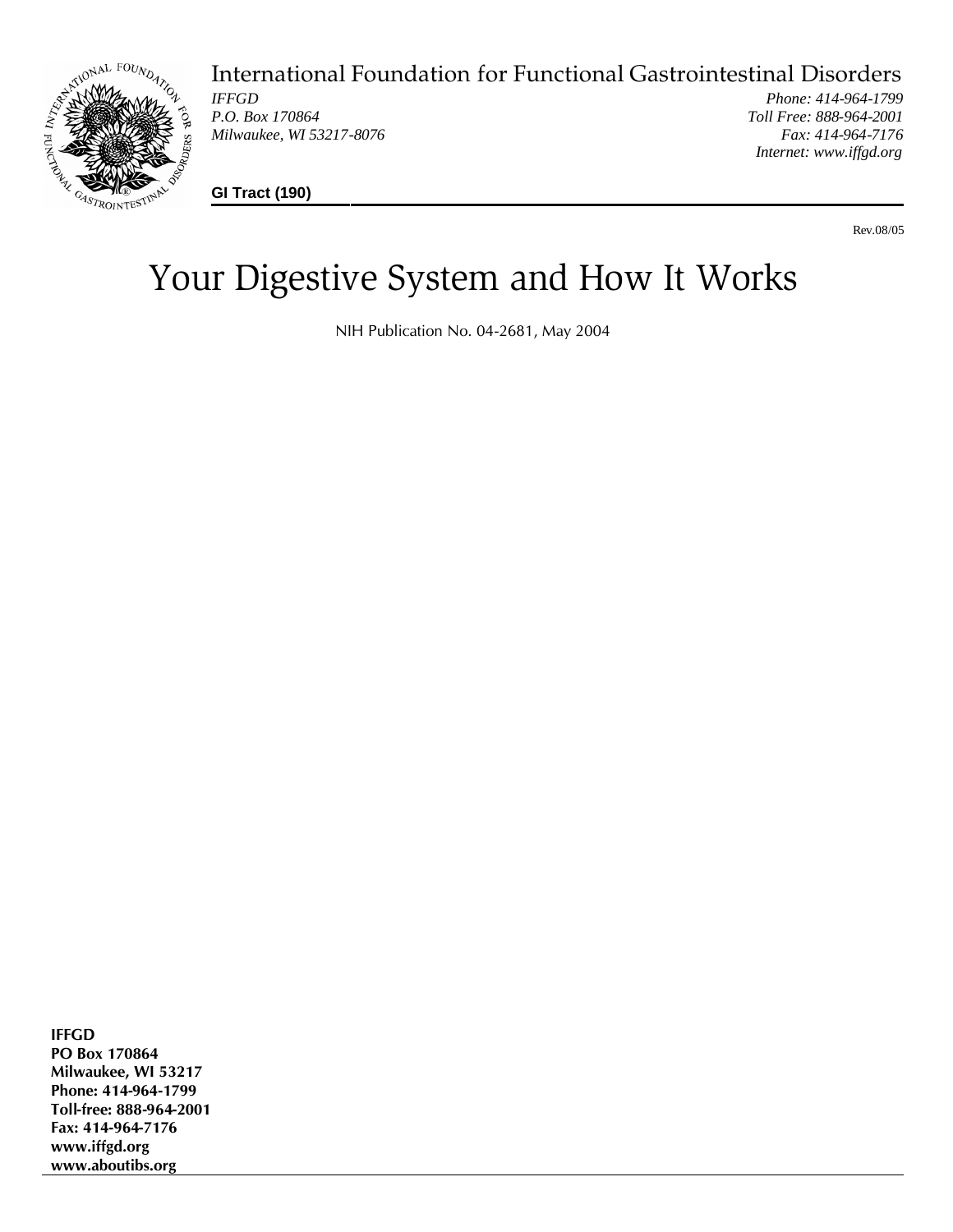# Your Digestive System and How It Works

NIH Publication No. 04-2681, May 2004

The digestive system is a series of hollow organs joined in a long, twisting tube from the mouth to the anus (see Figure 1). Inside this tube is a lining called the mucosa. In the mouth, stomach, and small intestine, the mucosa contains tiny glands that produce juices to help digest food.

Two solid organs, the liver and the pancreas, produce digestive juices that reach the intestine through small tubes. In addition, parts of other organ systems (for instance, nerves and blood) play a major role in the digestive system.



Figure 1 (Copyright 2004 IFFGD)

#### **Why is digestion important?**

When we eat such things as bread, meat, and vegetables, they are not in a form that the body can use as nourishment. Our food and drink must be changed into smaller molecules of nutrients before they can be absorbed into the blood and carried to cells throughout the body. Digestion is the process by which food and drink are broken down into their smallest parts so that the body can use them to build and nourish cells and to provide energy.

#### **How is food digested?**

Digestion involves the mixing of food, its movement through the digestive tract, and the chemical breakdown of the large molecules of food into smaller molecules. Digestion begins in the mouth, when we chew and swallow, and is completed in the small intestine. The chemical process varies somewhat for different kinds of food.

#### **Movement of Food Through the System**

The large, hollow organs of the digestive system contain muscle that enables their walls to move. The movement of organ walls can propel food and liquid and also can mix the contents within each organ. Typical movement of the esophagus, stomach, and intestine is called peristalsis. The action of peristalsis looks like an ocean wave moving through the muscle. The muscle of the organ produces a narrowing and then propels the narrowed portion slowly down the length of the organ. These waves of narrowing push the food and fluid in front of them through each hollow organ.

The first major muscle movement occurs when food or liquid is swallowed. Although we are able to start swallowing by choice, once the swallow begins, it becomes involuntary and proceeds under the control of the nerves.

The esophagus is the organ into which the swallowed food is pushed. It connects the throat above with the stomach below. At the junction of the esophagus and stomach, there is a ringlike valve closing the passage between the two organs. However, as the food approaches the closed ring, the surrounding muscles relax and allow the food to pass.

The food then enters the stomach, which has three mechanical tasks to do. First, the stomach must store the swallowed food and liquid. This requires the muscle of the upper part of the stomach to relax and accept large volumes of swallowed material. The second job is to mix up the food, liquid, and digestive juice produced by the stomach. The lower part of the stomach mixes these materials by its muscle action. The third task of the stomach is to empty its contents slowly into the small intestine.

Several factors affect emptying of the stomach, including the nature of the food (mainly its fat and protein content) and the degree of muscle action of the emptying stomach and the next organ to receive the contents (the small intestine). As the food is digested in the small intestine and dissolved into the juices from the pancreas,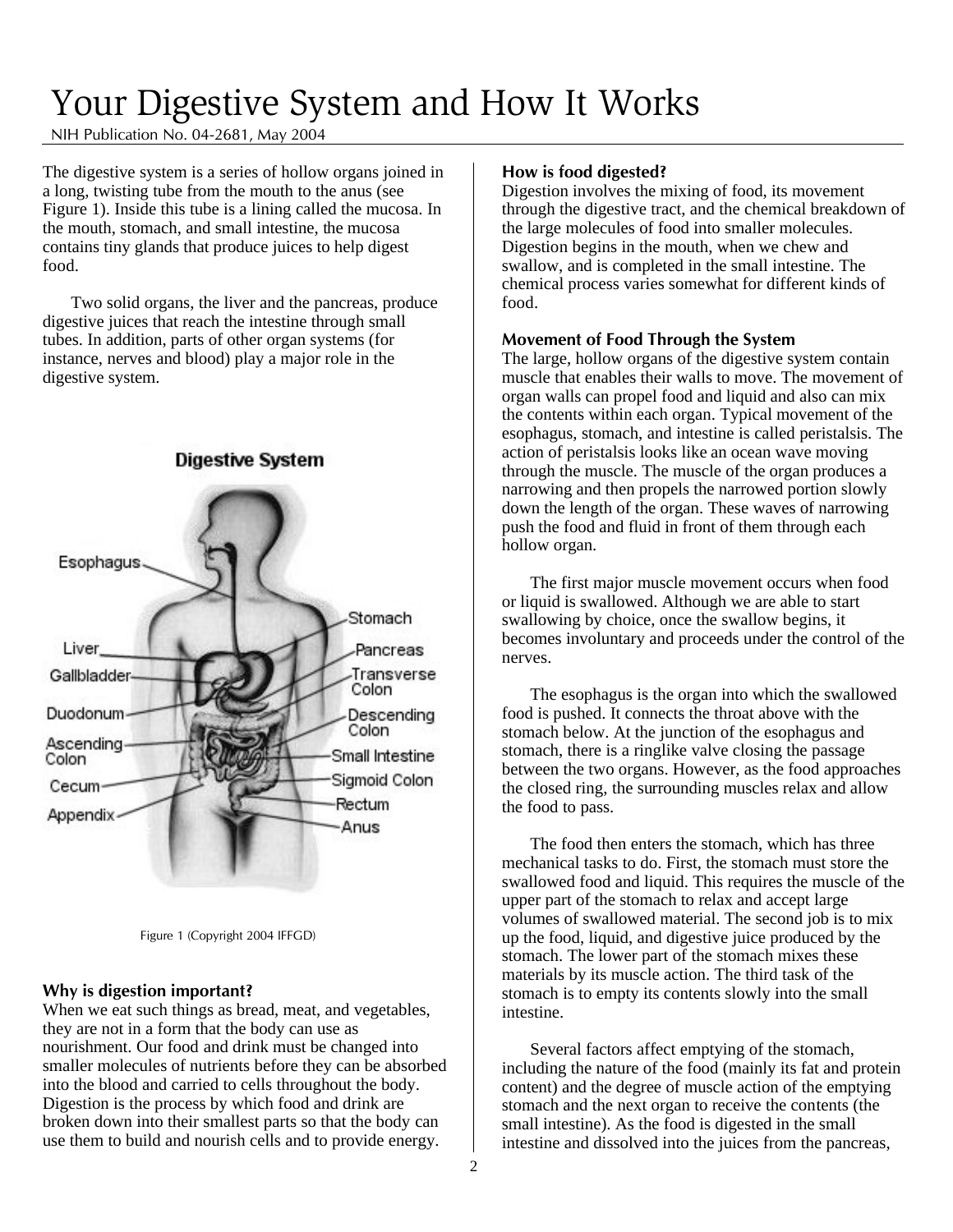liver, and intestine, the contents of the intestine are mixed and pushed forward to allow further digestion.

Finally, all of the digested nutrients are absorbed through the intestinal walls. The waste products of this process include undigested parts of the food, known as fiber, and older cells that have been shed from the mucosa. These materials are propelled into the colon, where they remain, usually for a day or two, until the feces are expelled by a bowel movement.

#### **Production of Digestive Juices**

The glands that act first are in the mouth – the salivary glands. Saliva produced by these glands contains an enzyme that begins to digest the starch from food into smaller molecules.

The next set of digestive glands is in the stomach lining. They produce stomach acid and an enzyme that digests protein. One of the unsolved puzzles of the digestive system is why the acid juice of the stomach does not dissolve the tissue of the stomach itself. In most people, the stomach mucosa is able to resist the juice, although food and other tissues of the body cannot.

After the stomach empties the food and juice mixture into the small intestine, the juices of two other digestive organs mix with the food to continue the process of digestion. One of these organs is the pancreas. It produces a juice that contains a wide array of enzymes to break down the carbohydrate, fat, and protein in food. Other enzymes that are active in the process come from glands in the wall of the intestine or even a part of that wall.

The liver produces yet another digestive juice – bile. The bile is stored between meals in the gallbladder. At mealtime, it is squeezed out of the gallbladder into the bile ducts to reach the intestine and mix with the fat in our food. The bile acids dissolve the fat into the watery contents of the intestine, much like detergents that dissolve grease from a frying pan. After the fat is dissolved, it is digested by enzymes from the pancreas and the lining of the intestine.

#### **Absorption and Transport of Nutrients**

Digested molecules of food, as well as water and minerals from the diet, are absorbed from the cavity of the upper small intestine. Most absorbed materials cross the mucosa into the blood and are carried off in the bloodstream to other parts of the body for storage or further chemical change. As already noted, this part of the process varies with different types of nutrients.

**Carbohydrates.** It is recommended that about 55 to 60 percent of total daily calories be from carbohydrates. Some of our most common foods contain mostly carbohydrates. Examples are bread, potatoes, legumes, rice, spaghetti, fruits, and vegetables. Many of these foods contain both starch and fiber.

The digestible carbohydrates are broken into simpler molecules by enzymes in the saliva, in juice produced by the pancreas, and in the lining of the small intestine. Starch is digested in two steps: First, an enzyme in the saliva and pancreatic juice breaks the starch into molecules called maltose; then an enzyme in the lining of the small intestine (maltase) splits the maltose into glucose molecules that can be absorbed into the blood. Glucose is carried through the bloodstream to the liver, where it is stored or used to provide energy for the work of the body.

Table sugar is another carbohydrate that must be digested to be useful. An enzyme in the lining of the small intestine digests table sugar into glucose and fructose, each of which can be absorbed from the intestinal cavity into the blood. Milk contains yet another type of sugar, lactose, which is changed into absorbable molecules by an enzyme called lactase, also found in the intestinal lining.

**Protein.** Foods such as meat, eggs, and beans consist of giant molecules of protein that must be digested by enzymes before they can be used to build and repair body tissues. An enzyme in the juice of the stomach starts the digestion of swallowed protein. Further digestion of the protein is completed in the small intestine. Here, several enzymes from the pancreatic juice and the lining of the intestine carry out the breakdown of huge protein molecules into small molecules called amino acids. These small molecules can be absorbed from the hollow of the small intestine into the blood and then be carried to all parts of the body to build the walls and other parts of cells.

**Fats.** Fat molecules are a rich source of energy for the body. The first step in digestion of a fat such as butter is to dissolve it into the watery content of the intestinal cavity. The bile acids produced by the liver act as natural detergents to dissolve fat in water and allow the enzymes to break the large fat molecules into smaller molecules, some of which are fatty acids and cholesterol. The bile acids combine with the fatty acids and cholesterol and help these molecules to move into the cells of the mucosa. In these cells the small molecules are formed back into large molecules, most of which pass into vessels (called lymphatics) near the intestine. These small vessels carry the reformed fat to the veins of the chest, and the blood carries the fat to storage depots in different parts of the body.

**Vitamins.** Another vital part of our food that is absorbed from the small intestine is the class of chemicals we call vitamins. The two different types of vitamins are classified by the fluid in which they can be dissolved: water-soluble vitamins (all the B vitamins and vitamin C) and fat-soluble vitamins (vitamins A, D, and K).

**Water and salt.** Most of the material absorbed from the cavity of the small intestine is water in which salt is dissolved. The salt and water come from the food and liquid we swallow and the juices secreted by the many digestive glands.